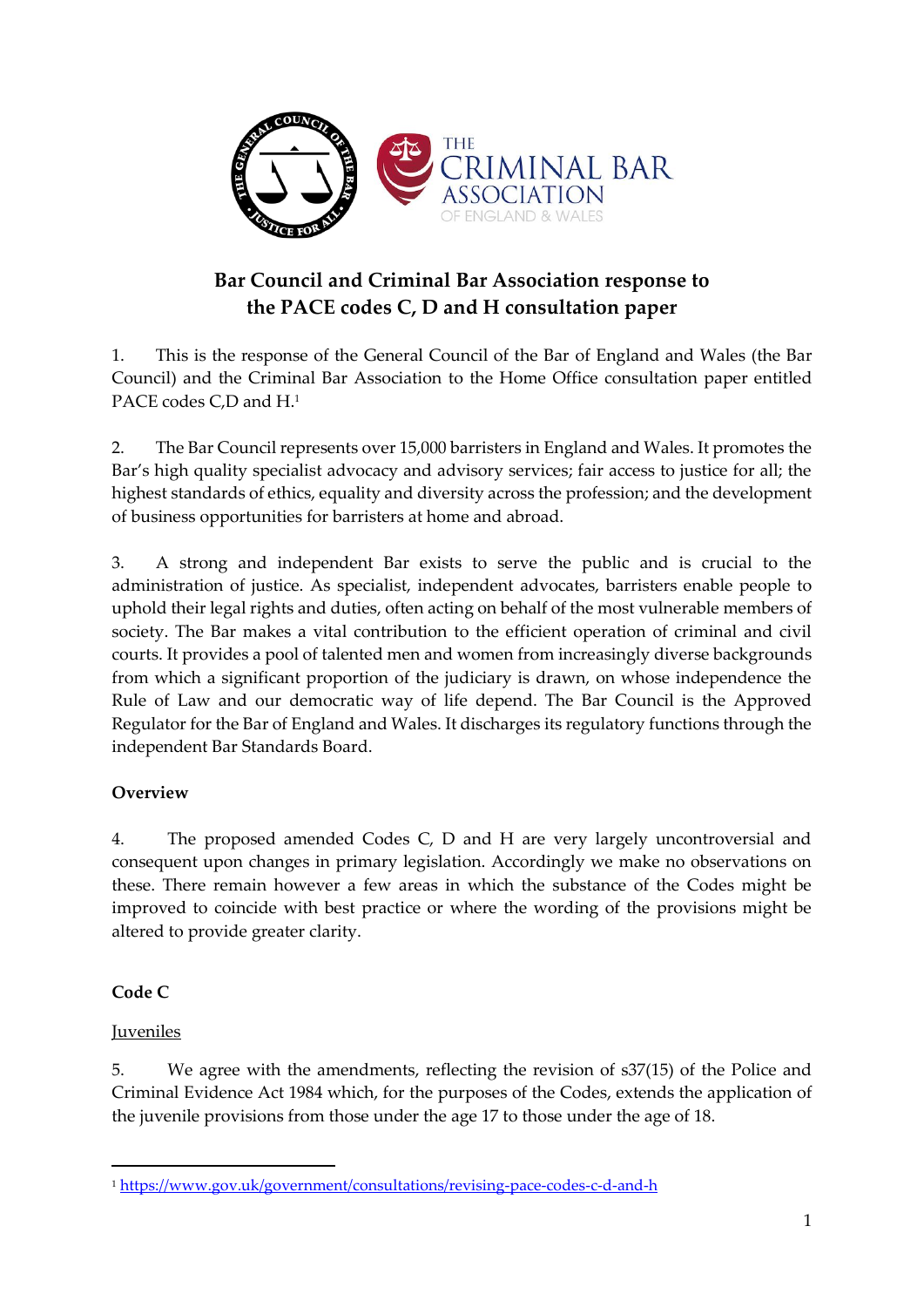#### Appropriate adults

6. By the proposed new paragraph Code 11.17A there is a power to suspend an interview if an appropriate adult is considered to be behaving in a way which improperly obstructs the interview. This can be done by a senior officer 'after speaking to the appropriate adult'. We think that the guidance may be more helpful, and perhaps in some cases lead to a continuation with the appropriate adult, if there was first a requirement that the appropriate adult was reminded of his / her role under 11.17 and that the role did not allow the obstruction of proper questioning.

7. The wording of the final sentence erroneously means that if the senior officer decides that the interview should **not** continue **without** the attendance of **that** (ie obstructive) appropriate adult another appropriate adult must be obtained. This can be remedied either by the deletion of 'not' or its replacement by 'continue without the attendance of that appropriate adult'.

# Live link interpretation

8. There are no objections in principle to interpretation for non-English speakers in circumstances where the interpreter is not physically present at a police station provided the interpretation is equally efficacious. In that respect we have the following observations.

9. The ambit of paragraph 13.12 is not entirely clear. Whereas 13.12(a) applies to interviews, 13.12(b) appears to be of application only to PACE formalities such as informing the suspect of the reasons for detention and obtaining samples or requests for personal identification and consents. If so then there is no provision within this paragraph for live link communication between solicitor and client such as is necessary under paragraph 13.9 pursuant to paragraph 6.1 and is recognised in Annex B3(c). This might conveniently be remedied by a further subparagraph requiring live link which enables effective communication between the suspect and the legal representative and, for that matter, the appropriate adult.

10. Further, paragraph 13.13 places an obligation on Chief Officers to ensure accurate and secure communication in their force areas. However once again no provision appears to be made for this obligation to apply to communication between the suspect and his legal adviser and / or appropriate adult.

#### Essential document translation

11. Commonly, prior to interview of a person suspected of committing a serious and / or complex offence, the suspect is given 'pre-interview disclosure': written disclosure of a more detailed summary of the allegations than the bare bones of the potential charge permits, usually including at least parts of the substance of the evidence. Sometimes this will include documentary material. Such disclosure is made pursuant to paragraph 11.1.A. (It is generally also a benefit for an investigator in directing the suspect's focus to particular issues and matters of evidence on which he /she will be interrogated.)